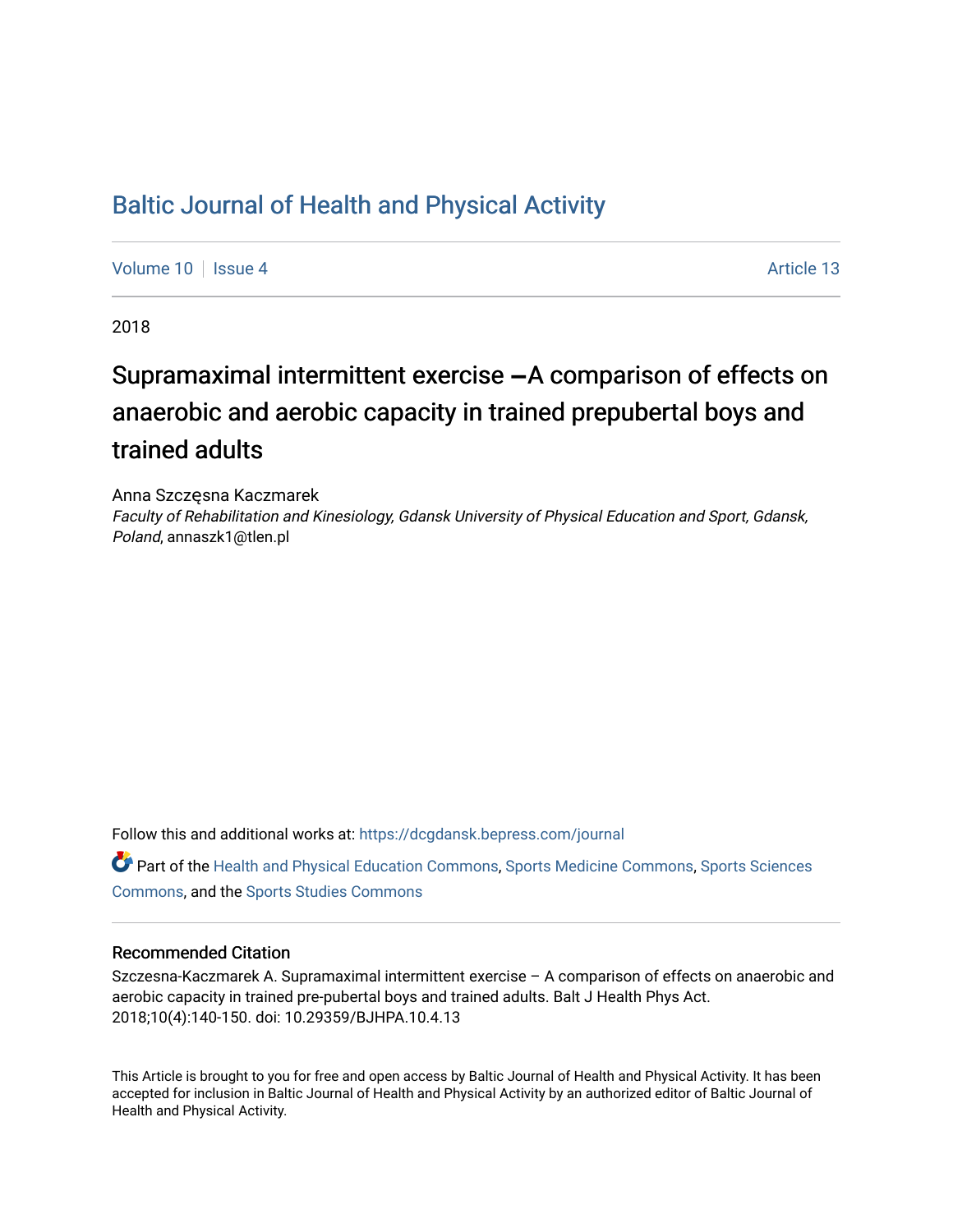# **Supramaximal intermittent exercise – A comparison of effects on anaerobic and aerobic capacity in trained prepubertal boys and trained adults**

#### **Anna Szczęsna-Kaczmarek**

Faculty of Rehabilitation and Kinesiology, Gdansk University of Physical Education and Sport, Gdansk, Poland

| abstract                     |                                                                                                                                                                                                                                                                                                                                                                                                                                                                                                                                                                                                                                                                                                                                                                                                                                                                           |  |  |
|------------------------------|---------------------------------------------------------------------------------------------------------------------------------------------------------------------------------------------------------------------------------------------------------------------------------------------------------------------------------------------------------------------------------------------------------------------------------------------------------------------------------------------------------------------------------------------------------------------------------------------------------------------------------------------------------------------------------------------------------------------------------------------------------------------------------------------------------------------------------------------------------------------------|--|--|
| <b>Background:</b>           | The aim of this study was to investigate possible variations in trained children and adults in physiological,<br>metabolic and performance factors in response to supramaximal intermittent exercise.                                                                                                                                                                                                                                                                                                                                                                                                                                                                                                                                                                                                                                                                     |  |  |
| <b>Material and methods:</b> | Fourteen adult trained men (eight long-distance runners and six sprinters) and seven 12-year-old<br>trained boys performed two exercise tests on separate days: incremental cycloergometric test to<br>determine VO <sub>2</sub> max, AT and a supramaximal intermittent exercise (SMIE) test to determine peak power,<br>anaerobic and aerobic capacity and also blood acidification.                                                                                                                                                                                                                                                                                                                                                                                                                                                                                    |  |  |
| <b>Results:</b>              | The results have shown similar relative values of VO2 max and total work performed in WAnT between<br>boys and adult (p > 0.05) and significant differences in power peak between boys and sprinters. Total<br>work in SMIE was performed at the energy cost from aerobic and anaerobic metabolism in boys and<br>sprinters respectively: aerobic - 49% and 10%, glycolytic - 31% and 70%, phosphagenic - 20% and<br>20%. There were significant differences between groups in [La-], with no changes in parameters of<br>acidification.                                                                                                                                                                                                                                                                                                                                  |  |  |
| <b>Conclusions:</b>          | Differences between boys and adults shown under SMIE conditions are important in the practical<br>conduct of the training appropriate to the metabolic and physical capacity of peri-pubertal boys.                                                                                                                                                                                                                                                                                                                                                                                                                                                                                                                                                                                                                                                                       |  |  |
| Key words:                   | repeated 30-s WAnT, ATP-PCr and glycolytic processes, blood lactate, acid-base balance.                                                                                                                                                                                                                                                                                                                                                                                                                                                                                                                                                                                                                                                                                                                                                                                   |  |  |
| article details              |                                                                                                                                                                                                                                                                                                                                                                                                                                                                                                                                                                                                                                                                                                                                                                                                                                                                           |  |  |
|                              | Article statistics: Word count: 2,448; Tables: 1; Figures: 10; References: 36<br>Received: November 2018; Accepted: December 2018; Published: December 2018                                                                                                                                                                                                                                                                                                                                                                                                                                                                                                                                                                                                                                                                                                               |  |  |
|                              | Full-text PDF: http://www.balticsportscience.com                                                                                                                                                                                                                                                                                                                                                                                                                                                                                                                                                                                                                                                                                                                                                                                                                          |  |  |
|                              | <b>Copyright</b> © Gdansk University of Physical Education and Sport, Poland                                                                                                                                                                                                                                                                                                                                                                                                                                                                                                                                                                                                                                                                                                                                                                                              |  |  |
|                              | Indexation: Celdes, Clarivate Analytics Emerging Sources Citation Index (ESCI), CNKI Scholar (China National Knowledge<br>Infrastructure), CNPIEC, De Gruyter - IBR (International Bibliography of Reviews of Scholarly Literature in<br>the Humanities and Social Sciences), De Gruyter - IBZ (International Bibliography of Periodical Literature in<br>the Humanities and Social Sciences), DOAI, EBSCO - Central & Eastern European Academic Source, EBSCO -<br>SPORTDiscus, EBSCO Discovery Service, Google Scholar, Index Copernicus, J-Gate, Naviga (Softweco, Primo<br>Central (ExLibris), ProQuest - Family Health, ProQuest - Health & Medical Complete, ProQuest - Illustrata: Health<br>Sciences, ProQuest - Nursing & Allied Health Source, Summon (Serials Solutions/ProQuest, TDOne (TDNet),<br>Ulrich's Periodicals Directory/ulrichsweb, WorldCat (OCLC) |  |  |
| <b>Funding:</b>              | The research received no specific grant from any funding agency in the public, commercial, or not-for-profit                                                                                                                                                                                                                                                                                                                                                                                                                                                                                                                                                                                                                                                                                                                                                              |  |  |
|                              | sectors.                                                                                                                                                                                                                                                                                                                                                                                                                                                                                                                                                                                                                                                                                                                                                                                                                                                                  |  |  |
| <b>Corresponding author:</b> | <b>Conflict of interests:</b> Author has declared that no competing interest exists.<br>Corresponding author: Prof. dr hab. Anna Szczęsna-Kaczmarek, Gdansk Universityty of Physical Education and Sport,                                                                                                                                                                                                                                                                                                                                                                                                                                                                                                                                                                                                                                                                 |  |  |
|                              | Faculty of Rehabilitation and Kiensiology, K. Górskiego St. 1, 80-336 Gdańsk, Poland; e-mail: annaszk1@tlen.pl.                                                                                                                                                                                                                                                                                                                                                                                                                                                                                                                                                                                                                                                                                                                                                           |  |  |
|                              | <u>in the second contract the contract of the contract of the contract of the contract of the contract of the contract of the contract of the contract of the contract of the contract of the contract of the contract of the co</u>                                                                                                                                                                                                                                                                                                                                                                                                                                                                                                                                                                                                                                      |  |  |

**Open Access License:** This is an open access article distributed under the terms of the Creative Commons Attribution-Non-commercial 4.0 International (http://creativecommons.org/licenses/by-nc/4.0/), which permits use, distribution, and reproduction in any medium, provided the original work is properly cited, the use is non-commercial and is

**Authors' Contribution: A** Study Design **B** Data Collection **C** Statistical Analysis **D** Data Interpretation **E** Manuscript Preparation

**F** Literature Search **G** Funds Collection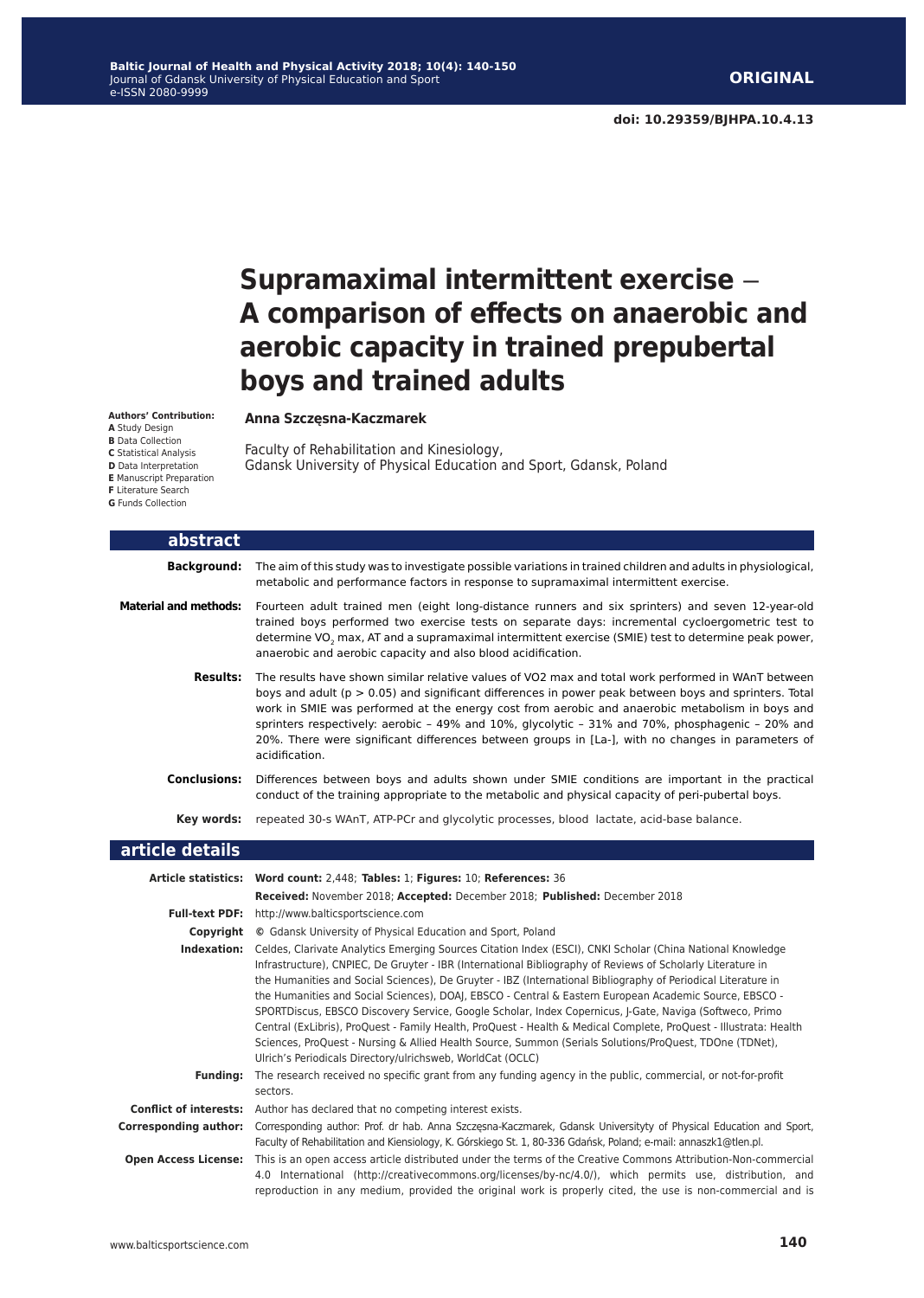## **introduction**

Physical effort of certain intensity in different sports can be continued if the supply of ATP and its consumption in recruited to work myocytes are balanced. This condition can be met if the processes of ATP resynthesis and utilization are balanced.

The most important aspect of metabolic demands is the proper contribution of the energy systems (aerobic, anaerobic, alactic-phosphagenic and anaerobic lactic-glycolytic), in the adequate proportion in the total energy required by organism for activity in football (sprint-endurance repetition exercise). It is known that also children take part in physical training of football consisting of elements of repeated endurance and sprint.

The specific metabolic requirements in the body of boys training football in prepubertal/pubertal period are also interesting because of differences resulting from the child's developmental age. It is well recognised that functional changes occur throughout children's growth, particularly in skeletal muscles. Scientific studies have identified a number of important functional changes in muscles, especially significant for strength development; however, fatigue factors resulting from metabolic processes are not recognised well [1, 2].

Similarly, metabolic changes studied during repeated high-intensity exercise in the child's body give a different functional effect in comparison to adults [3, 4, 5]. Exercise capabilities differ in children and adults. These differences are connected with morphological, metabolic and regulative differences in tissues and organs, including the circulatory, respiratory and locomotion system. In children's skeletal muscle slow-twitch fibres ST dominate, and low glycolytic enzymes activity is present. This seems to predispose children to aerobic exercises [6, 7]. Such conditions in adults provide a basis for continuing of endurance training.

Taking into consideration important conditions given above, consisting of endurance and strength as well as functional and metabolic differences between children and adults, we used a model of physical exercise in that study. It consisted of three times repeated cycloergometric 30-s Wingate Test with seven min of recovery between each bouts. Such a protocol was used earlier in our studies [8, 9]. The 30-s Wingate Test allows evaluating relative anaerobic and aerobic contributions to the total energy release [10, 11] and allows estimating the possibilities to maximal acidification in the examined athletes [13, 14].

The aim of this study was to determine the differences between children and adults in selected physiological, metabolic and functional factors, which may be caused by the basis of comparative studies of answers to the SMIE test of the body of children training football and adult athletes training long-distance and sprint running.

## **material and methods**

#### **participants**

Fourteen young trained men (eight  $24.7 \pm 4.5$  years long-distance runners and six 20.4  $\pm$ 2.1 years old sprinters) and seven 12  $\pm$ 0.8 years old football player voluntarily participated in the study. This study was approved by the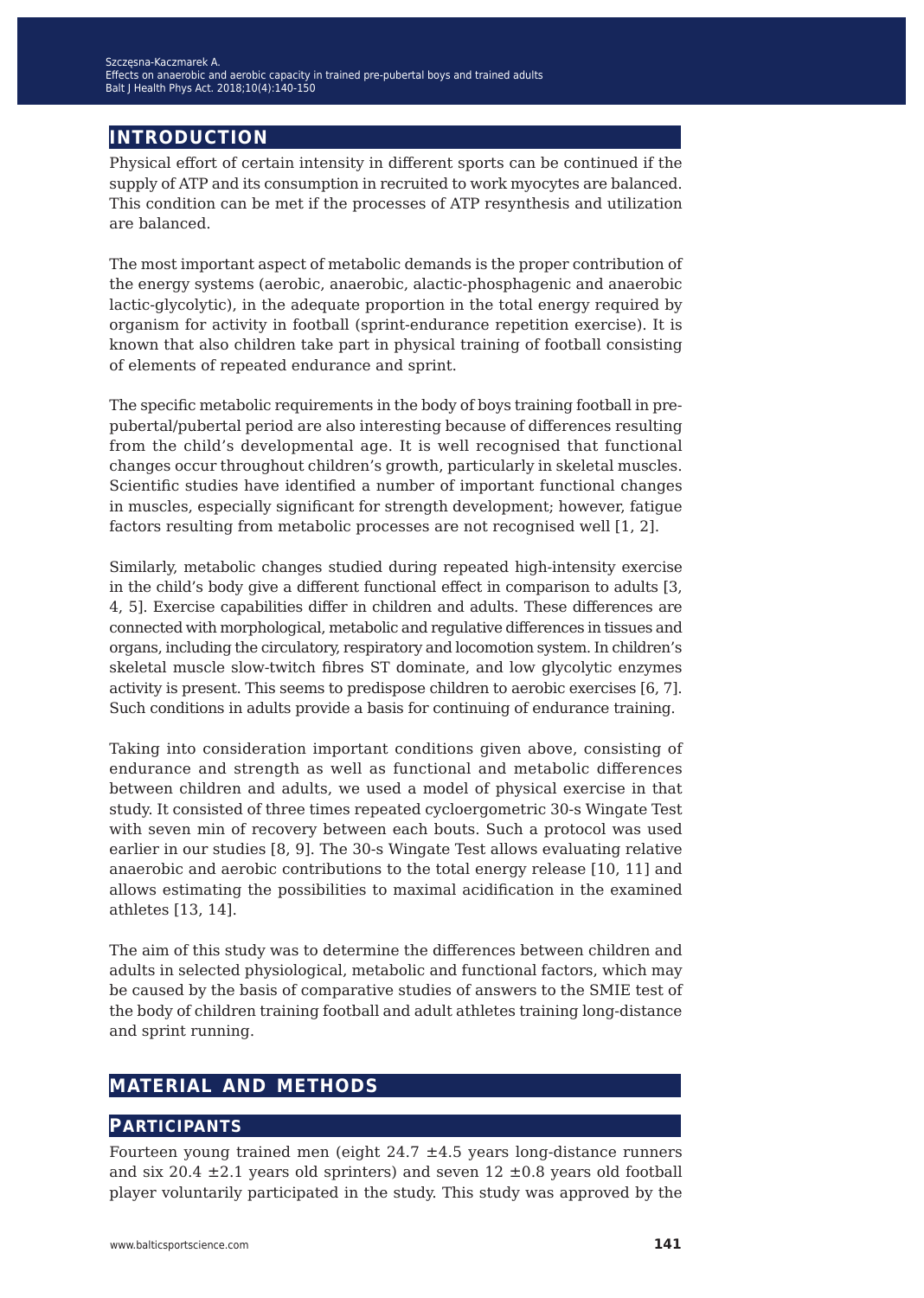local Research Ethic Committee and was conducted in accordance with the Declaration of Helsinki. All participants performed two-exercise tests. Exercise tests were performed on separate days: an incremental cycloergometric test to determine VO<sub>2</sub> max, anaerobic threshold (AT) [10] and after 48h rest - supramaximal intermittent exercise test – 30 s Wingate Test (WAnT) [9] three times repeated with seven min of recovery between each bout to determine peak anaerobic power, anaerobic, aerobic capacity and blood acid base balance.

### **experimental protocol**

#### *Aerobic power measurement*

All subjects performed a graded cycloergometric test on an electromagnetically braked cycloergometer ER 900 Jaeger, Germany. Participants started the test with a warm-up that consisted of a five-min cycloergometric work at an intensity of 1.5 W/kg with a pedalling cadence of 60 rpm. Immediately after the warm-up, they began  $VO_2$  max testing by cycling at increasing workloads in which resistance was increased by 25 W/min until the participant reached the point of volitional exhaustion. The recovery was passive with the participant in a seated position. Breath-by-breath pulmonary gas exchange was measured (Oxycon-Pro, Jaeger-Viasys Health, Germany) VE, VO<sub>2</sub> and carbon dioxide output  $(VCO<sub>2</sub>)$  were continuously measured breath by breath the nonlinear increase in ventilation (ventilation threshold) was used to determine AT. The AT indicates the point during exercise at which lactate and  $(H<sup>+</sup>)$  protons concentration begins to increase in the blood [11]. Protons are buffered by the bicarbonate, and  $CO<sub>2</sub>$  is liberated.  $CO<sub>2</sub>$  is released in this reaction. Its increase results in a disproportionately high expansion in VE and VCO<sub>2</sub> compared to VO<sub>2</sub>.

#### *Anaerobic power measurement*

The subjects performed a five-min warm-up at 1.0 W/kg b.m. and the appropriate exercise test on the mechanically braked cycle ergometer (884E Sprint Bike, Monark, Sweden) according to the previously described procedures [10].

After five min of rest, the subjects performed three consecutive 30s Wingate Tests (WAnT) separated by seven-minute recovery intervals against a friction load. A flywheel resistance equalling 0.075 kg/kg b.m. (corresponding to 7.5% of each individual's body mass) was applied at the onset of the WAnT. After test termination, the participants were supervised during a fifteen-minute recovery in a seated or supine position. The participants were actively encouraged throughout the test. During the test, the computer software automatically calculated the following indices describing the WAnT performance for each five-second segment of the WAnT: mechanical power, Peak Power (PP), defined as the highest mechanical power achieved at any stage of the test; Mean Power (MP), the average power sustained throughout the 30-second period; the Fatigue Index (FI); Total Work (Wtot), expressed in Joules (J) or J/kg b.m.

#### *Blood sampling*

Each participant in the study was had his blood sample taken twice:

- 1st blood collection: capillary arterialized blood was collected under anaerobic conditions to determine the acid-base balance parameters.
- 2nd blood collection: blood samples were taken from antecubital vein to determine lactate and  $[H^+]$  - at rest and five minutes after each episode of the 30s Wingate Test in the SMIE test and after fifteen minutes of rest after the entire SMIE test.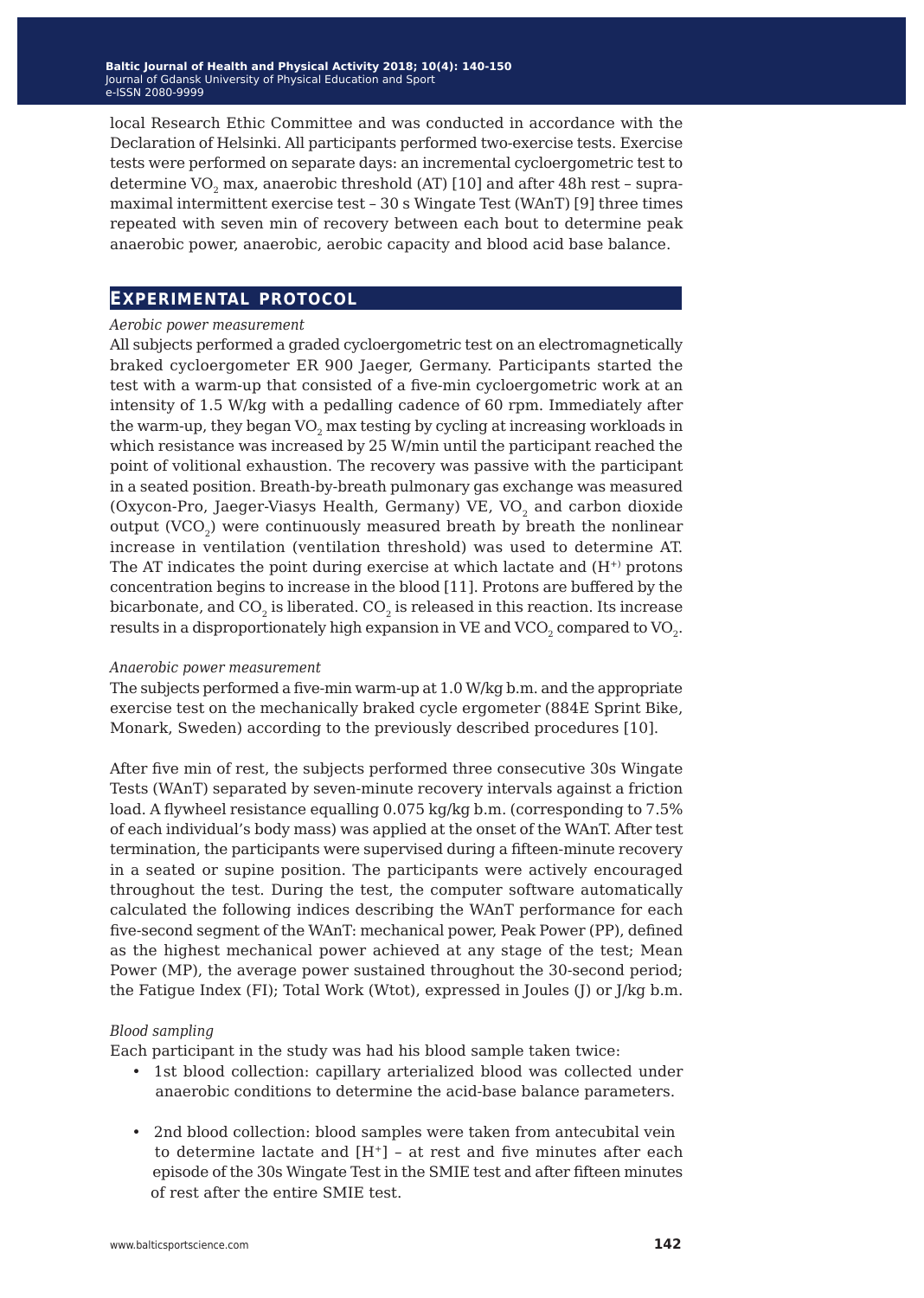*Blood acid-base equilibrium parameters measurement* ‒ Using a blood-gas analyser (model 238, Ciba-Corning), the following parameters were measured immediately after blood collection: blood pH, pCO<sub>2</sub>, pO<sub>2</sub>, [HCO<sub>3</sub>], tCO<sub>2</sub>, BE (base excess),  $%SatO<sub>2</sub>$ .

Lactate, H<sup>+</sup> concentration measurement – Immediately after collection, the blood was deproteinised by the addition of ice perchloric acid. The samples were centrifuged and plasma was used to determine lactate concentration. Lactate concentration was determined enzymatically according to the spectrophotometric method, using the Randox kit based on the L-lactate  $O<sub>2</sub>$  oxide reductase, which catalyses oxidation of L-lactate to pyruvate and hydrogen peroxide. The [La] value corresponds with each [H<sup>+</sup>].

#### **statistical analysis**

The results were reported as mean ±SD. All statistical analyses were conducted using Statistica 8.0 software. Statistical differences in time within groups were evaluated by paired Sample t-test. Because of the small group size, the nonparametric Kruskal-Wallis test was used for evaluating statistical differences between the groups. Relationships between variables were analysed by Pearson's correlation coefficient. The level of significance was set at  $p \le 0.05$ .

### **results**

Physical characteristics and  $VO<sub>2</sub>$  max of the subjects are described in Table 1. Absolute values of  $VO<sub>2</sub>$  max (L/min) are the highest in the adult endurance athletes and the lowest in the trained boys group. The differences are statistically significant ( $p < 0.01$ ). Absolute VO<sup>2</sup> max values, as expected, are the lowest in boys training football and the highest in adult long-distance athletes (Fig. 1). However, after converting these values into kg body mass, we obtained relative values  $VO^2$  max in boys equal to these in long-distance runners and slightly higher than in sprinters (Fig. 2).

AT values measured in % of VO2 max were in the groups of trained boys, longdistance runners and sprinters, respectively:  $69.0 \pm 8.9$ ,  $76.2 \pm 7.5$ ,  $54.2 \pm 6.9$ (differences are statistically significant  $p \leq 0.05$ ) (Table 1).

| Variables          | Long-distance runners | <b>Sprinters</b> | Boys training football |
|--------------------|-----------------------|------------------|------------------------|
| Age (years)        | $24.7 \pm 4.5$        | $20.4 \pm 2.1$   | $12.7 \pm 0.8$         |
| Body mass (kg)     | $69.0 \pm 5.4$        | $78.2 \pm 3.2$   | $42.3 \pm 6.3$         |
| Height (cm)        | $176 \pm 5.8$         | $177 + 6.3$      | $160 \pm 6.4$          |
| VO2 max (I/min/kg) | $62.8 \pm 3.3$        | $54.8 \pm 4.2$   | $60.1 \pm 2.4$         |
| Peak power (Watt)  | $373.1 \pm 35.6$      | $344.3 \pm 27.1$ | $202.4 + 26.9$         |
| AT in % VO2 max    | $79.3 \pm 5.8$        | $57.6 \pm 8.7$   | $69.0 \pm 6.3$         |

Table 1. Participants' anthropometric characteristic and aerobic and anaerobic parameters

*VO2 max = maximal oxygen uptake; AT = anaerobic threshold. Values are mean ±SD*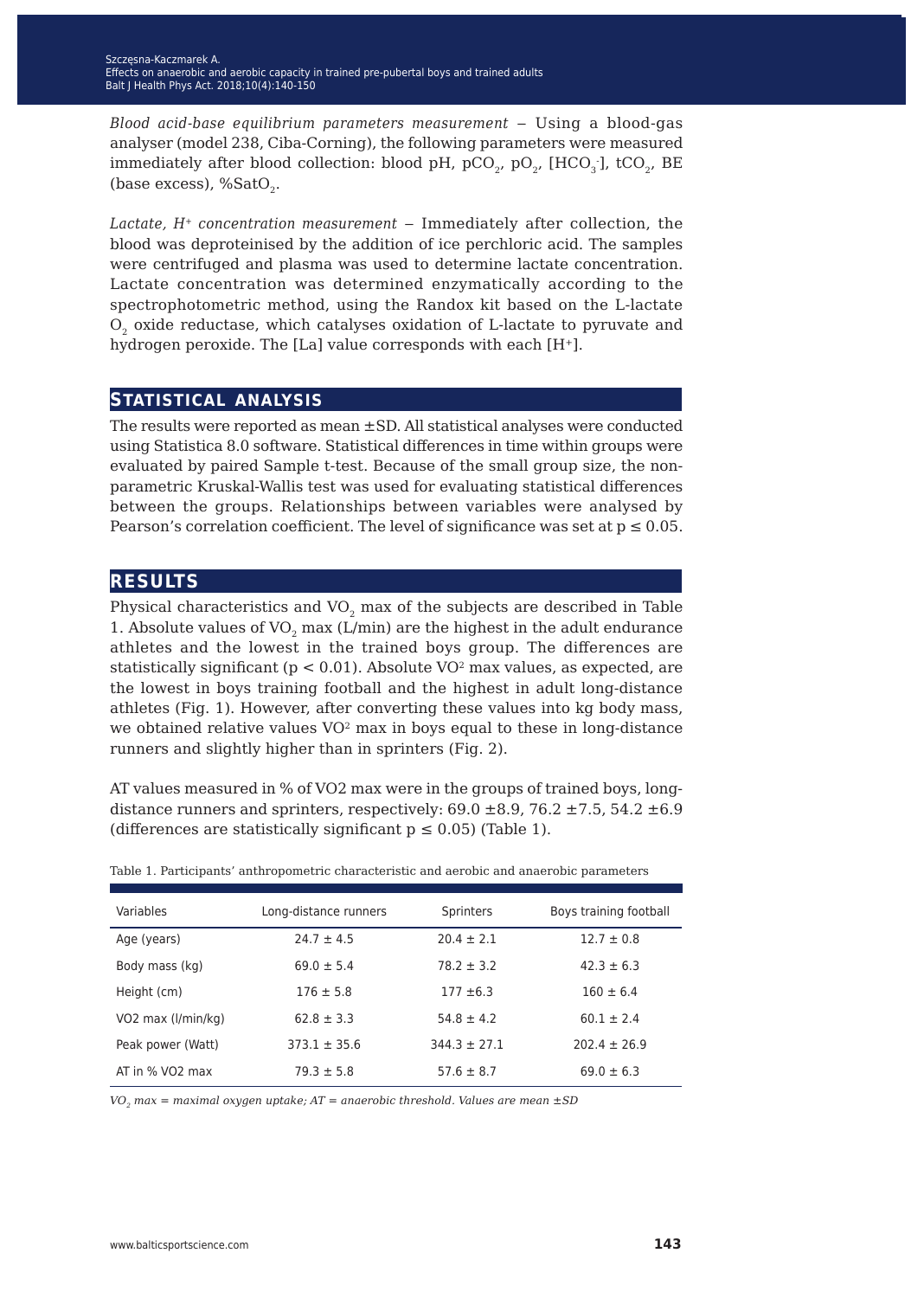

Fig. 1. Absolute values of VO<sub>2</sub> max in footballers - boys, adult sprinters, and adult long-distance runners



Fig. 2. Relative values of maximum O<sub>2</sub> uptake (VO<sub>2</sub> max ) in footballers - boys, adult sprinters, and adult long-distance runners

#### *Anaerobic work capacity, power peak*

The relative values of total anaerobic capacity during SMIE were the highest in every 30-s Wingate Test in sprinters and the lowest in the group of boys (Fig. 3). In consecutive repetitions of 30-s Wingate Test, we controlled the participation of phosphagenic and glycolytic components of total work done in boys and sprinters (Fig. 4 and Fig. 5). Differences in the obtained energy between the studied groups are clear. In boys almost 50% of energy uptake comes from aerobic processes and in sprinters about 70% from glycolysis. In both groups the contribution from PCr breakdown to energy demand was about 20%.



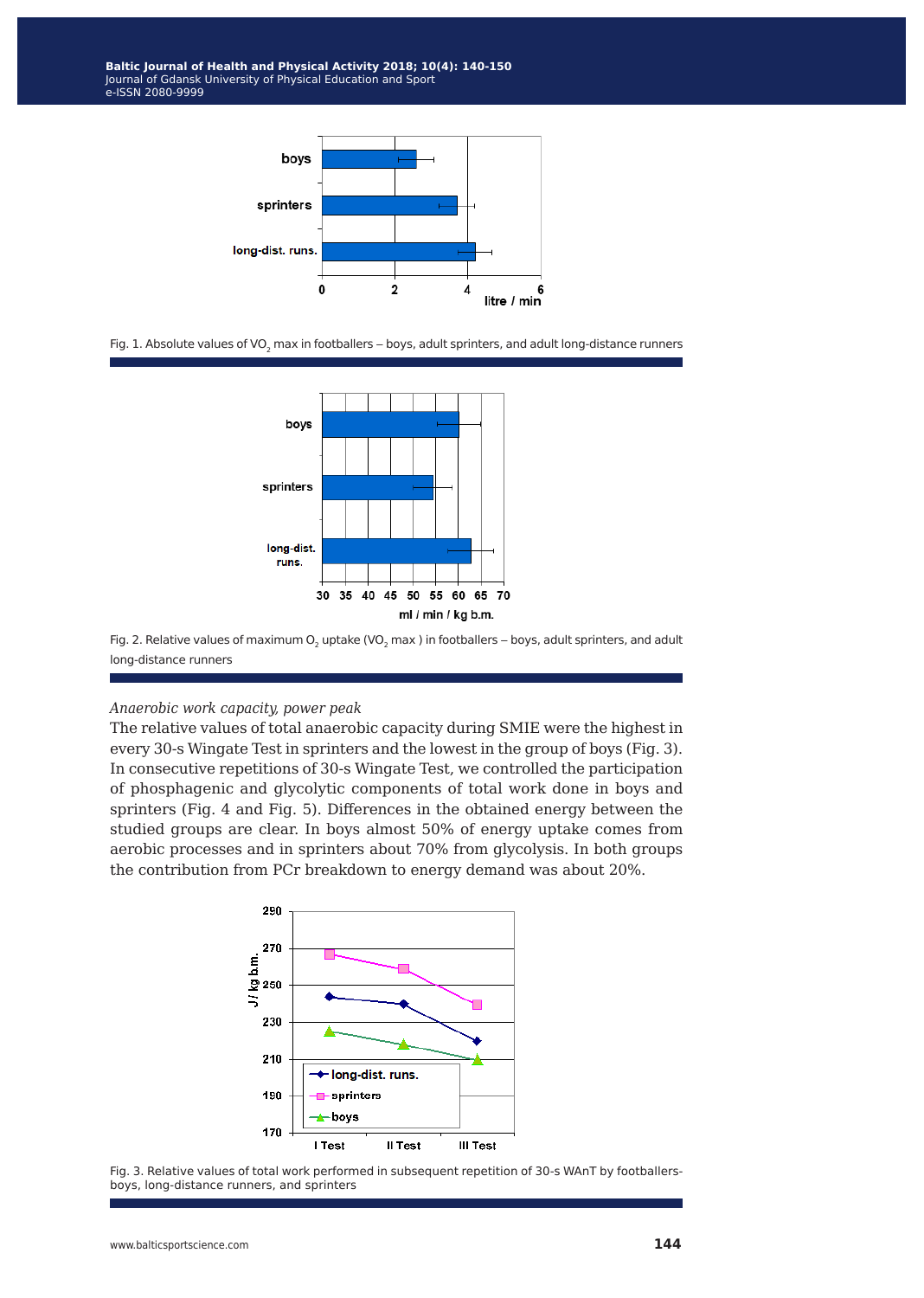

Fig.4. Percentage share of anaerobic [phosphagenic (3) and glycolytic (2)] and aerobic (1) processes in covering the energy demand for the total anaerobic work (30-s WAnT – 3-times repetition) in trained boys



Fig. 5. Percentage share of anaerobic [phosphagenic (1) and glycolytic (3)] and aerobic (2) processes in covering the energy demand for the total anaerobic work in adult sprinters

Absolute and relative values of peak power output during exercise bouts 1, 2 and 3 were greater in the group of sprinters than in boys and the endurance group, and the differences were significant ( $p \le 0.05$ ) (Fig. 6).



Fig. 6. Absolute values of maximal anaerobic power obtained in the first WAnT by footballers-boys, adult sprinters and long-distance runners during the SMIE test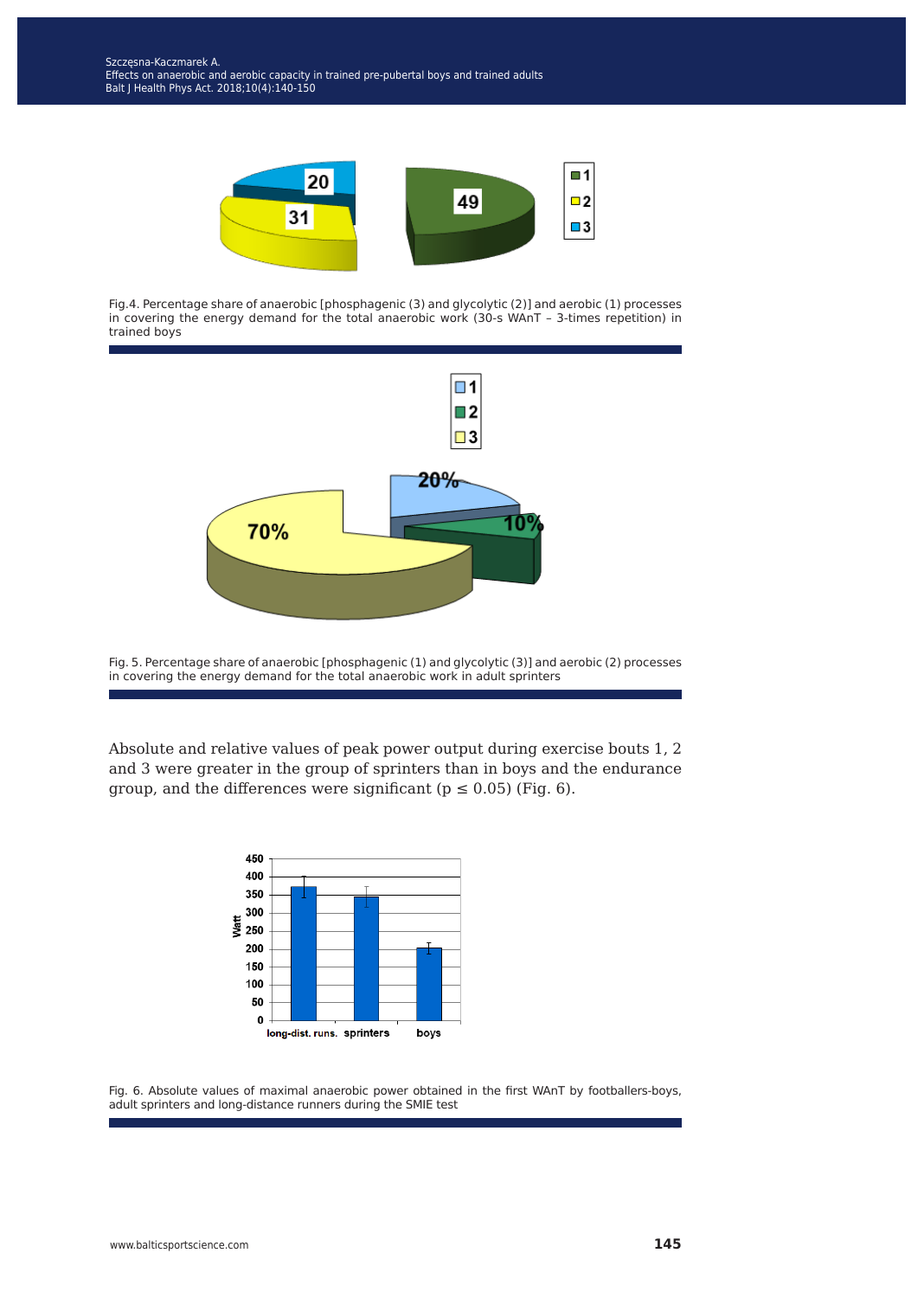**Baltic Journal of Health and Physical Activity 2014; 1(1): 1-4 Baltic Journal of Health and Physical Activity 2018; 10(4): 140-150** Journal of Gdansk University of Physical Education and Sport Journal of Gdansk University of Physical Education and Sport e-ISSN 2080-9999 e-ISSN 2080-9999

#### *Blood lactate concentration and acid–base balance parameters*

After the each performance of three repetitions of WAnT, La- /H+ concentration was the greatest in the both groups of adult athletes and the smallest in boys (Fig. 7). Differences are statistically significant ( $p$ <0.05). Changes in blood [La-] were as follows: after the first bout 4.5 mmol/l, 9.94 mmol/l, 17.52 mmol/l in boys, long-distance runners and sprinters, respectively. After the complete SMIE test, the values of blood [La-] increased up to 5.16 mmol/l, 14.5 mmol/l, 20.65 mmol/l in boys, long-distance runners and sprinters, respectively (Fig. 7). It is interesting that despite 2–3 times lower blood [La-] in boys than in adult athletes, the difference in acid-base balance parameters between the investigated groups were not statistically significant ( $p > 0.05$ ) (Fig. 8, 9, 10).



Fig.7. Concentration blood La- / H+ changes during subsequent repetitions of 30-s WAnT in boys and adults: sprinters and long-distance runners.



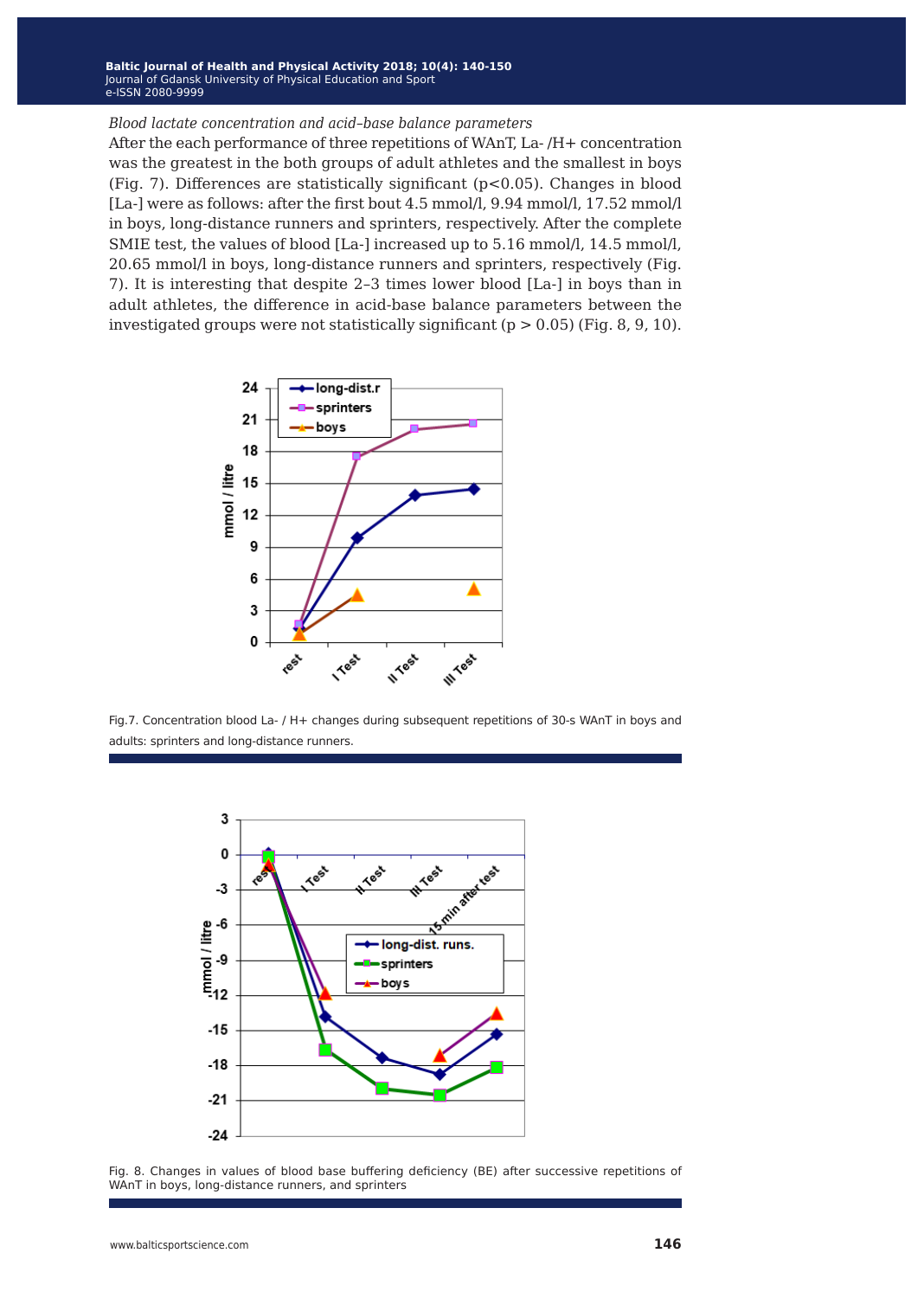

Fig. 9. Changes of blood bicarbonate values after successive repetitions of 30-s WAnT in boys, long- -distance runners, and sprinters





#### **discussion**

The ability to perform in a football match consists of the ability to perform important components of activity, such as speed, repeated sprint and endurance running acceleration, maximum running speed and repeated sprint ability [14–16]. It is known that the above-mentioned capabilities are considered in terms of specific physiological and metabolic factors and different training techniques. In boys training football, the ability to perform such specific physical effort is poorly recognised. In addition, in boys the capability to alternate sprint and endurance runs changes with the processes of growth and maturation [15-17].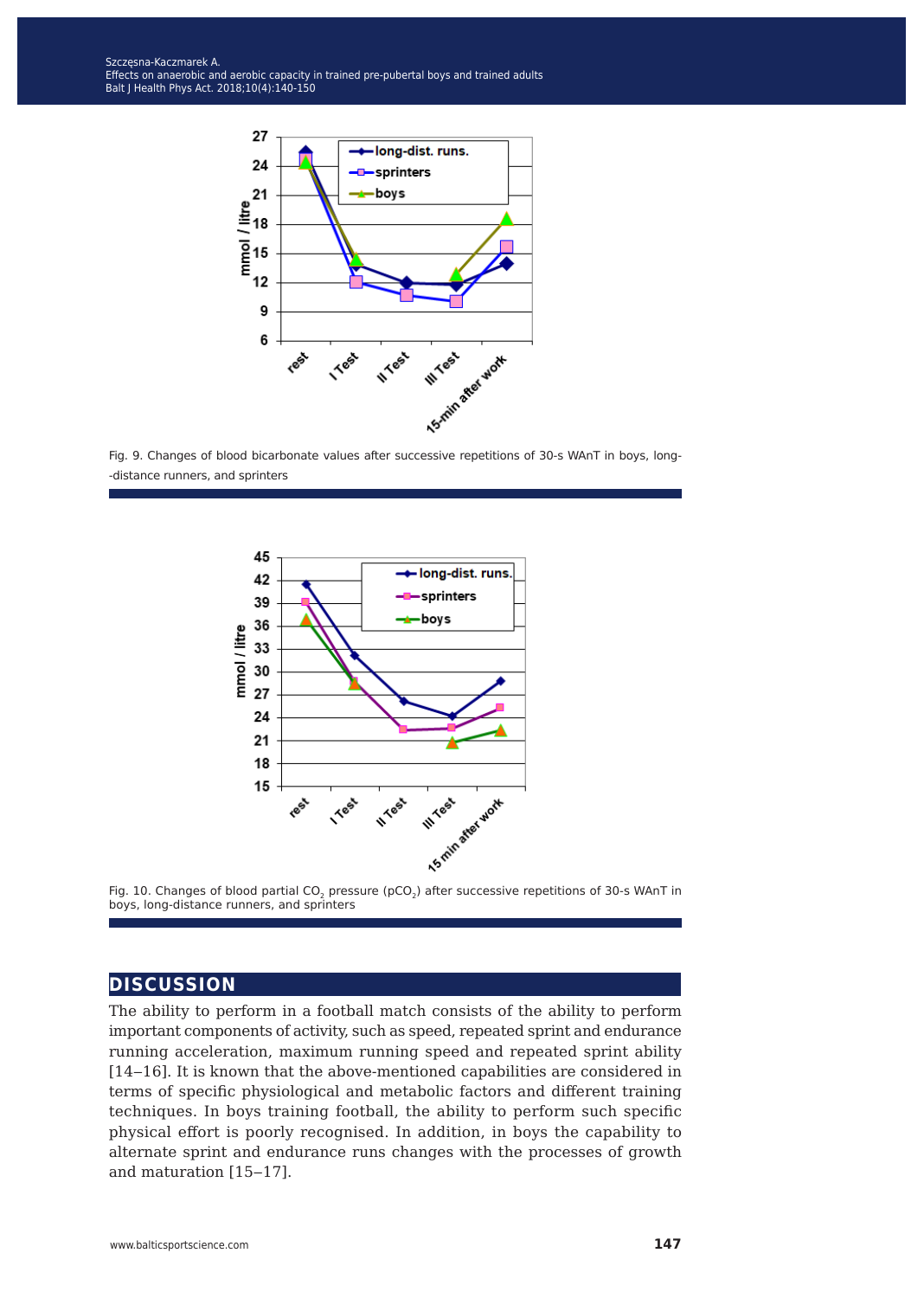The main aim of the present study was to determine possible variations in trained children and adults in specific physiological, metabolic and performance factors in response to supramaximal intermittent exercise. The analysis of the maximum oxygen uptake (VO<sub>2</sub> max in ml/min/kg b.m.) by the examined athletes did not show significant differences between boys training football and adult sprinters and values were close to these in adult long-distance runners. Our results were similar to those of other researchers [18-20]. Similarly, we found no significant differences in the anaerobic threshold (AT) between the studied groups. Differences were visible in the results of other researchers concerning the kinetics of exercise oxygen uptake in children and adults. They showed a higher oxygen uptake by children in II-kinetic phase, which can be explained by the higher amount of type I fibres in their skeletal muscles  $[21-23]$ . This study shows that high aerobic performance measures of boys training football are comparable to those measured in adult long-distance athletes. The obtained results indicate that the examined boys have a great ability to make endurance efforts in a football match. Taking into consideration the importance of the ability of football players to perform speed efforts, including the possibility of its repetition, the anaerobic power parameters of boys and adult athletes were measured based on the SMIE test. The experimental procedure was based on supramaximal intermittent exercise consisting of three bouts of 30-s Wingate Test separated by seven minute rest (SMIE), because this model of exercise more accurately reflected the activities in some acyclic sports. During conditions of supramaximal intermittent exercise, we investigated changes in parameters defined the anaerobic power, total work done and its phosphagenic and glycolytic components and also fatigue factors assessed on the basis of changes in blood amount of La- and parameters of acid-base balance. The SMIE exercise test due to appropriately selected length of rest breaks between successive full transport of La $/$  H<sup>+</sup> [8, 25–27] to blood and effective functioning of phosphocreatine shuttle regulates the oxidative function by effects of mitochondrial oxidative phosphorylation [28, 29].

The obtained results have shown the relative maximum power (P max in W/kg b.m.) in 12-year-old boys training football close to adult long-distance runners and only 20 % lower than in sprinters. The values of the total absolute and relative work done in the SMIE test was the highest in sprinters and the lowest in boys group .These differences may result from the percentage of skeletal muscle fibres types I, II and mixed in athletes and from adaptive changes caused by different types of training in adults participants. In children of pre-pubertal and pubertal age, the composition of muscle fibres does not change [30, 31]. But the revealed decline of total work done during consecutive WAnT bouts in all groups could indicate the growing share of aerobic processes and an increase in the glycolytic activity in adults, mainly in adult sprinters [31‒33].

In the SMIE test conditions used in one study, we determined the percentage share of phosphagenic, glycolytic and aerobic processes in the energy supply to perform the total work done in 30 s WAnT in boys and adults sprinters. A similar share of phosphagenic energy supply, as obtained by the author, has been described by other researchers [31, 33, 34]. The SMIE test applied in this study allowed us to differentiate well the participants' ability to maximal acidification. The obtained results showed 2‒3 times lower blood [La- ] in boys, while the changes in acid-base balance parameters were similar to these in adults. The explanation of such differences requires further research taking into account the complexity of physiological processes in the period of intensive growth and maturation.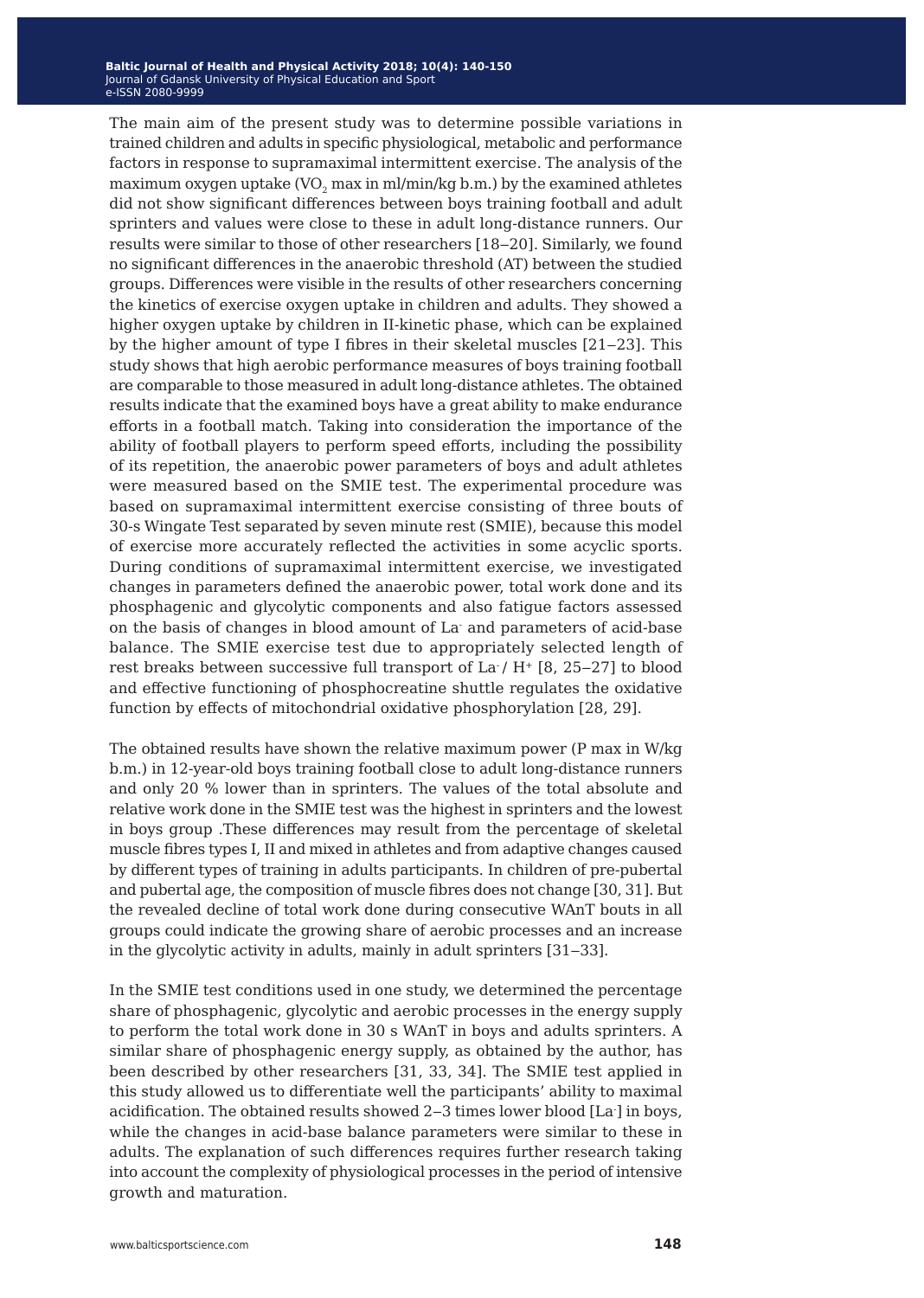## **conclusions**

These data demonstrate that the model of SIME exercise consisted of three repetitions of 30-s WAnT with seven minutes' rest periods between following bouts, applied in this research, allowed us to determine the physical parameters characterising aerobic and anaerobic effort and to determine the share of phosphagenic, glycolytic and aerobic processes in covering the energy demand for the total work to be done.

A properly selected relationship between physical effort and rest time after following exercise repetitions [35, 36] gives an opportunity to assess the ability of the body of children and adults to adapt to maximal acidification and to compare the body's response to physical activity characteristic of many acyclic sports disciplines. A comparison of differences in the boys and adult athletes' reaction to the applied exercise load of the SMIE test allows specifying the basic practical suggestions for specific training of boys in the pre-pubertal, pubertal, and post-pubertal periods.

In practice:

- pre-pubertal children's skill training improves running economy, technique and basic training  $-VO$ , max,
- pubertal and post-pubertal children's training focus improves anaerobic energy processes, speed and strength.

#### **references**

- [1] Amstrong N, Baker AR. New insights in paediatric exercise metabolism. J Sport H Sc. 2012;1:18-26.
- [2] Zanconato S, Buchthal S, Barstow TJ, Cooper DM. 31P-magnetic resonance spectroscopy of muscle metabolism during exercise in children and adults. J Appl Physiol. 1993;74:2214-2218.
- [3] Ratel S, Lazaarn, Dore F, et al. High-intensity intermittent activities at school: controversies and facts. J Sports Med Phys Fitness. 2004;44:273-280.
- [4] Ratel S, Duche P, Williams CA. Muscle fatigue during high-intensity exercise in children. Sport Med. 2006;36:1031-1065.
- [5] Vimi N, Ayramo S, Nummela A, et al. Oxygen uptake, acid-base balance and anaerobic energy system contribution in maximal 300-400 m running in children, adolescent and adult. J Ath Enhanc. 2016;5:3-8.
- [6] Eriksson O, Saltin B. Muscle metabolism during exercise in boys aged 11 to 16 years compared to adults. Acta Paediatr Belg. 1974;28 suppl:257-265.
- [7] Jansen E, Hedberg G. Skeletal muscle fibre types in teenagers; relationship to physical performance and activity. Scan J M Sci Sports. 1991;1:31- 44.
- [8] Szczęsna-Kaczmarek A, Kaczmarek-Kusznierewicz P, Ziemann E, Grzywacz T. Maximal intermittent exercise – limitation of performance. Comparison trained and untrained subjects. Biol Sport. 2004;39:39-49.
- [9] Szczęsna-Kaczmarek A. Intermittent exercise models may be basic in research of creatine complex effects in aerobic and anaerobic performance of athletes and Cr supplementation influence. Balt J Health Phys Activ. 2016; 8:471-484.
- [10] Bar-Or O. The Wingate anaerobic test. An update on methodology, reliability and validity. Sport Med. 1987;4:381–394.
- [11] Wasserman K, Whipp BJ, Koyal SN, Beaver WL. Anaerobic threshold measurement to evaluate exercise performance. Am Rev Respir Dis. 1984;12:S35- S40.
- [12] Pilegaard H, Domino K, Noland T, Juel C, Hellesten Y, Halestrap AP, Bangsbo J. Effect of high intensity exercise training on lactate/H+ transport capacity in human skeletal. Am J Physiol.1999; 276:255-261.
- [13] Vilmi N, Ayramo S, Nummela A, Pullinen T, Linnarmo V, Hakkinen K, Mero AA. Oxygen uptake acidbase balance and anaerobic energy system contribution in maximal 300-400 m running in child, adolescent and adult athletes. J Athl Enhanc. 2016;5:3-12.
- [14] Zafeiridis A, Dalamitros A, Dipla K, Manou V, Galamis K, Kellis S. Recovery during high-intensity intermittent anaerobic exercise in boys, teens, and men. Med Sci Sports Exerc. 2005; 37: 107-112.
- [15] Bengsbo J. Physiological demands of football. Sports Sci Exchange. 2014; 7:125-133.
- [16] Buchheit M, Mendez-Villanueva A. Supramaximal intermittent running performance in relation to age and locomotor profile in highly-trained young so[c](https://doi.org/10.1080/02640414.2014.965191)cer players. J Sports Sci. 2013;31(13):1402- 1411.<https://doi.org/10.1080/02640414.2013.792947>